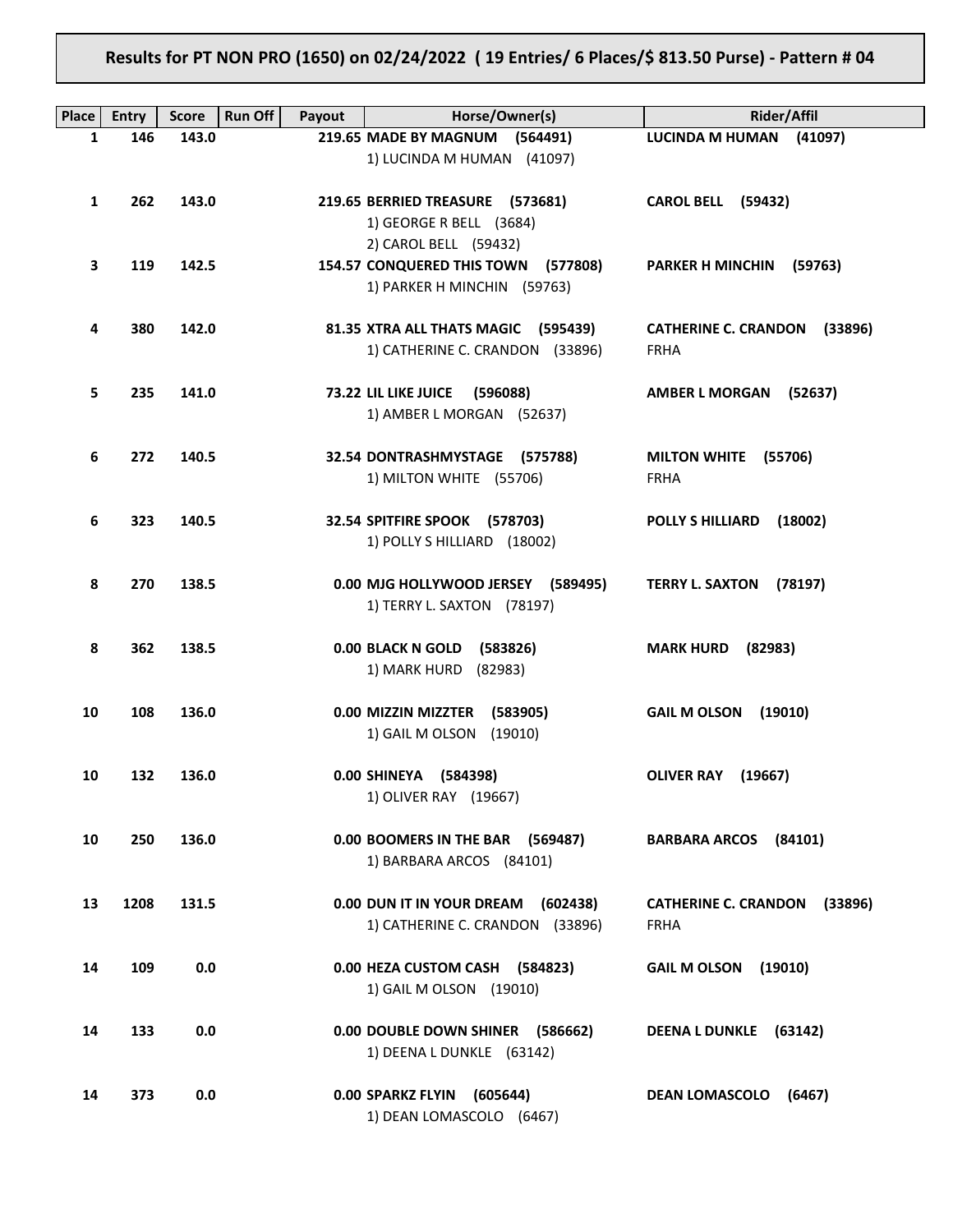| 17 | 178 Scratch | 0.00 STARS AT MIDNITE (579375)<br>1) EDWARD F. FRAWLEY (60822)                                          | <b>EDWARD F. FRAWLEY</b><br>(60822) |
|----|-------------|---------------------------------------------------------------------------------------------------------|-------------------------------------|
| 17 | 251 Scratch | (597665)<br><b>0.00 SHEZA CROME MAGNET</b><br>1) DAVID BUFFAMOYER<br>(37495)                            | (37495)<br><b>DAVID BUFFAMOYER</b>  |
| 17 | 255 Scratch | (582172)<br><b>0.00 THELMAS LITTLE STEP</b><br>1) JEFF SIZELOVE (16234)<br>2) JANET D SIZELOVE (108952) | <b>JEFF SIZELOVE</b><br>(16234)     |

Show Secretary: